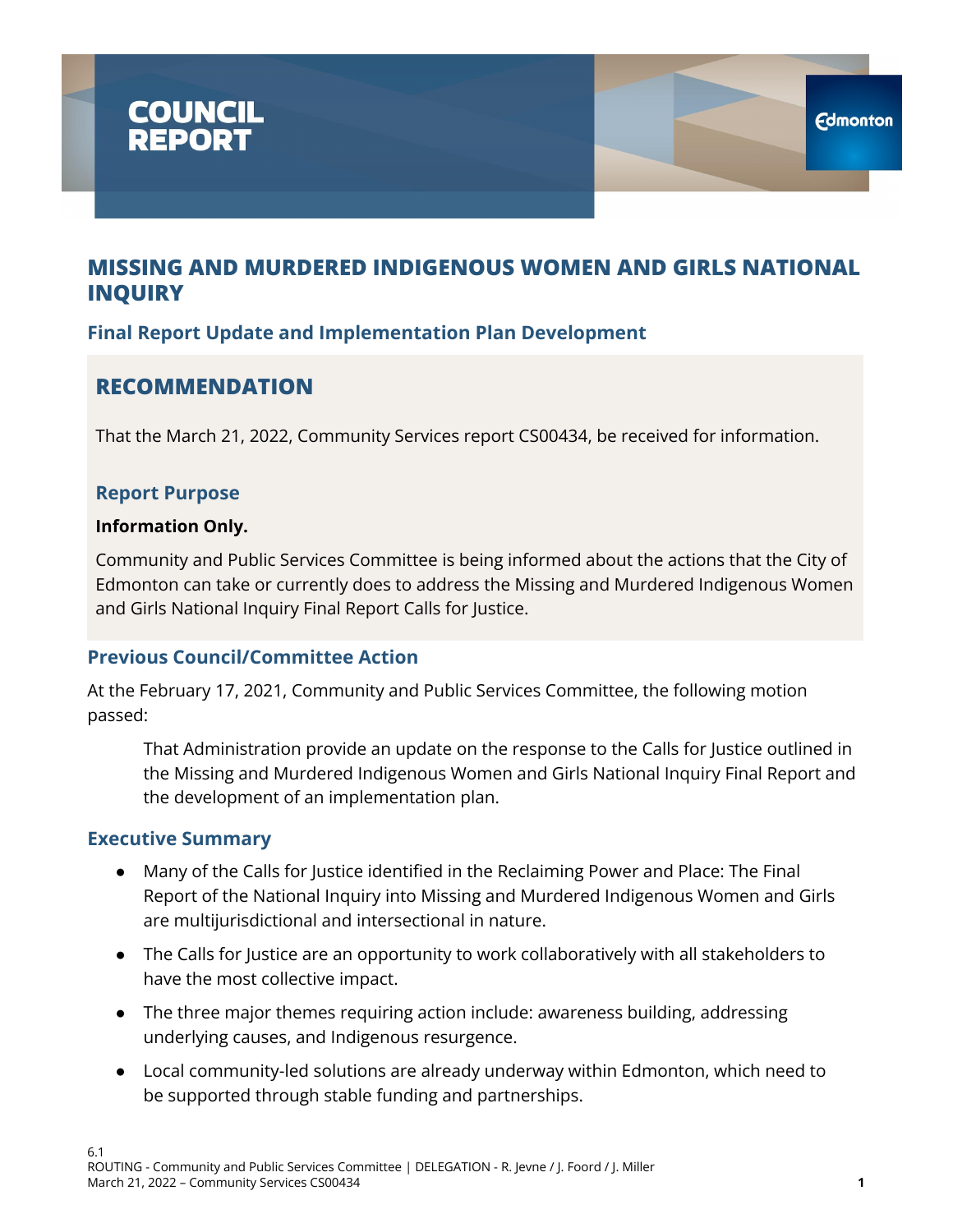### **Final Report Update and Implementation Plan Development**

- The Calls for Justice focus on systemic changes which require multi-year efforts and partnerships.
- The City is undertaking short, medium, and long-term actions to address the Calls for Justice related to the City's policies, programs and services.
- For those Calls for Justice related to work outside of the City's jurisdiction, the City will collaborate with other orders of government, Edmonton Police Service, Indigenous governments, organizations, grassroot initiatives, and other institutional partners and communities regarding the implementation of the Calls for Justice.

### **REPORT**

Reclaiming Power and Place: The Final Report of the National Inquiry into Missing and Murdered Indigenous Women and Girls is a result of the investigation into the truths told by survivors and families that have experienced physical, sexual, and all other forms of violence. The report identifies 231 Calls for Justice; 120 of those are directed towards governments. To simplify this, the final report identifies four pillars of significant historical and ongoing rights violations: The Right to Culture, The Right to Health, The Right to Security, and The Right to Justice.

The City of Edmonton's efforts and collaboration with Indigenous communities, key partners and stakeholders has created a valuable foundation for the City to address the Calls for Justice. The City's strategic planning framework (ConnectEdmonton, The City Plan, and the Corporate Business Plan) and the Indigenous Framework provide the corporate foundation for this work (Attachment 1 and 2). Specific strategies, initiatives and plans such as Edmonton: Safe City, the City's work on community safety and well-being, an indigenous housing strategy, and the Anti-Racism Strategy will support the City's response to the Calls for Justice. A report on the Community Safety and Well-being Framework is scheduled for the May 16, 2022 Community and Public Services Committee.

As a municipality, the City's response to the Calls for Justice is two-pronged in that several Calls under the justice pillar predominantly fall within the scope of Edmonton Police Service and relevant Calls under the other three pillars are primarily addressed by Administration (Attachment 3).

#### **Other Orders of Government**

In January 2022, Administration met with the federal and provincial governments to discuss the status of work related to the Calls for Justice and respective action plans. Administration will continue to meet quarterly with federal and provincial representatives to explore collaborative opportunities and provide status updates.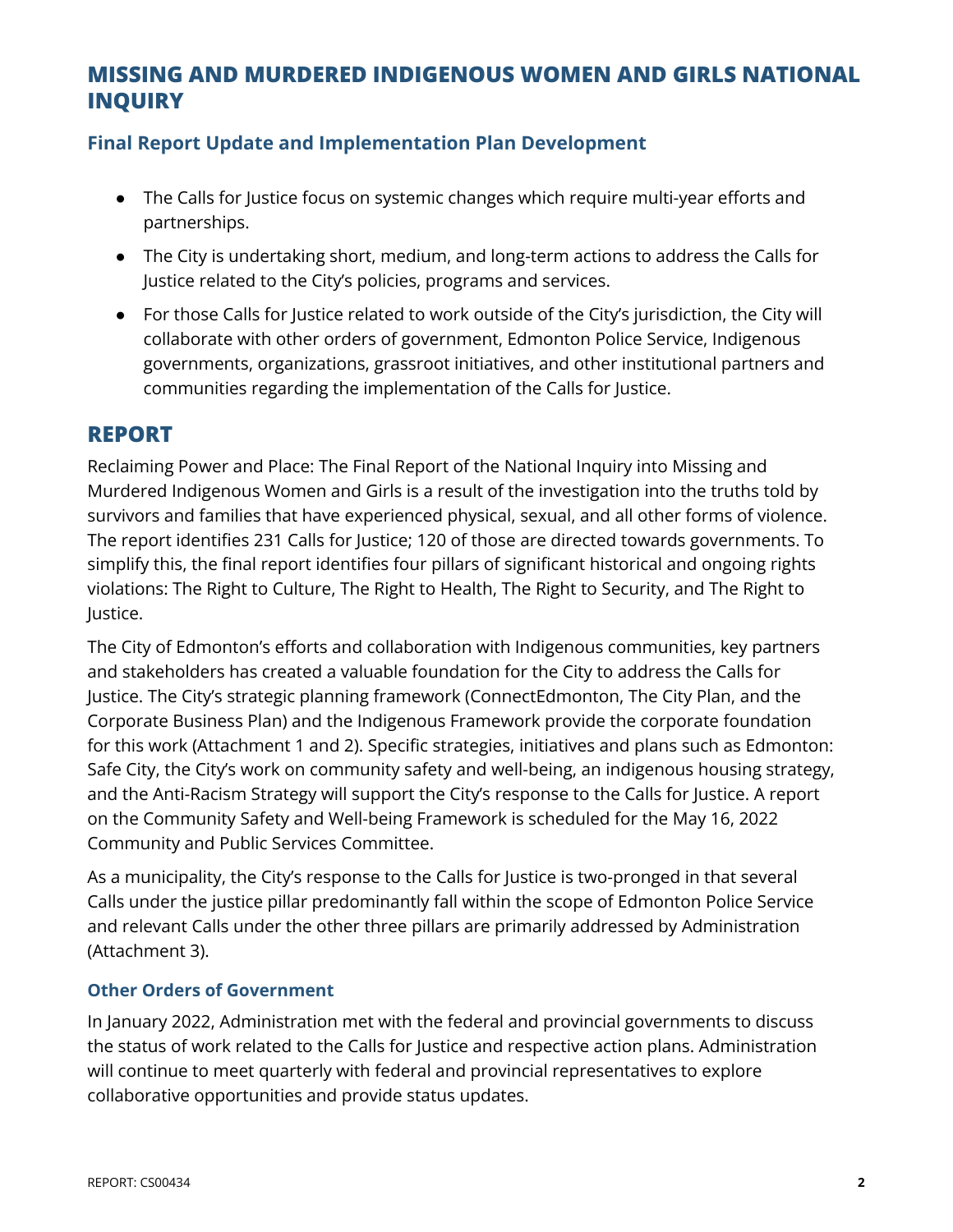### **Final Report Update and Implementation Plan Development**

The Government of Canada's Budget 2021 identified \$2.2 billion over five years and \$160.9 million per year to respond to the Calls for Justice. These funds will be used for federal programs and services; no funds will be allocated to provinces or municipalities to address this work.

On January 5, 2022, the Alberta Joint Working Group on Missing and Murdered Indigenous Women and Girls submitted its final report and recommendation to the Government of Alberta. The provincial government will review the report and recommendations and identify next steps, which is anticipated to be released in June 2022.

#### **Current Actions to Address the Calls for Justice**

Administration has been working within existing budgets to support the Gender-based Violence and Sexual Assault Prevention initiative, Indigenous Framework, EndPovertyEdmonton, Recover Urban Well-being, work on community safety and well-being, and Indigenous housing initiatives including an Indigenous Housing Strategy, as well as the work of the Anti-racism Advisory and Women's Advocacy Voice of Edmonton committees.

At the local level, there are a number of women-centred programs and services offered including Indigenous organizations including the STREET program at Creating Hope Society, the work of the Institute for the Advancement of Aboriginal Women to promote healthy relationships, mentorship, and professional and personal growth for Indigenous women, girls, and Two Spirit, Lesbian, Gay, Bisexual, Transgender, Queer, Questioning, Intersex and Asexual (2SLGBTQQIA) people. There are many other programs and services offered by Indigenous organizations to address poverty, houselessness, addictions and well-being. Grassroots advocates have also played a significant role in raising awareness of the issue of missing and murdered Indigenous women, girls, and 2SLGBTQQIA people with events such as Red Dress Day and Walk a Mile in a Ribbon Skirt.

Administration has heard from local Indigenous organizations that there is a need for stable core operational funding. One of the challenges and priorities identified in the Reclaiming Power and Place report is the need for long-term funding to support activities such as program and service development and delivery (safety, prevention, treatment, cultural), knowledge preservation, health and wellness, and economic development). Through conversations with community in preparation for this report, community members, organizations, and advocates discussed the need to address the racism and discrimination Indigenous peoples face in Edmonton and the collection and dissemination of race-based data continues to be a challenge. The need for an Indigenous ombudsperson to investigate experiences of racism was mentioned several times.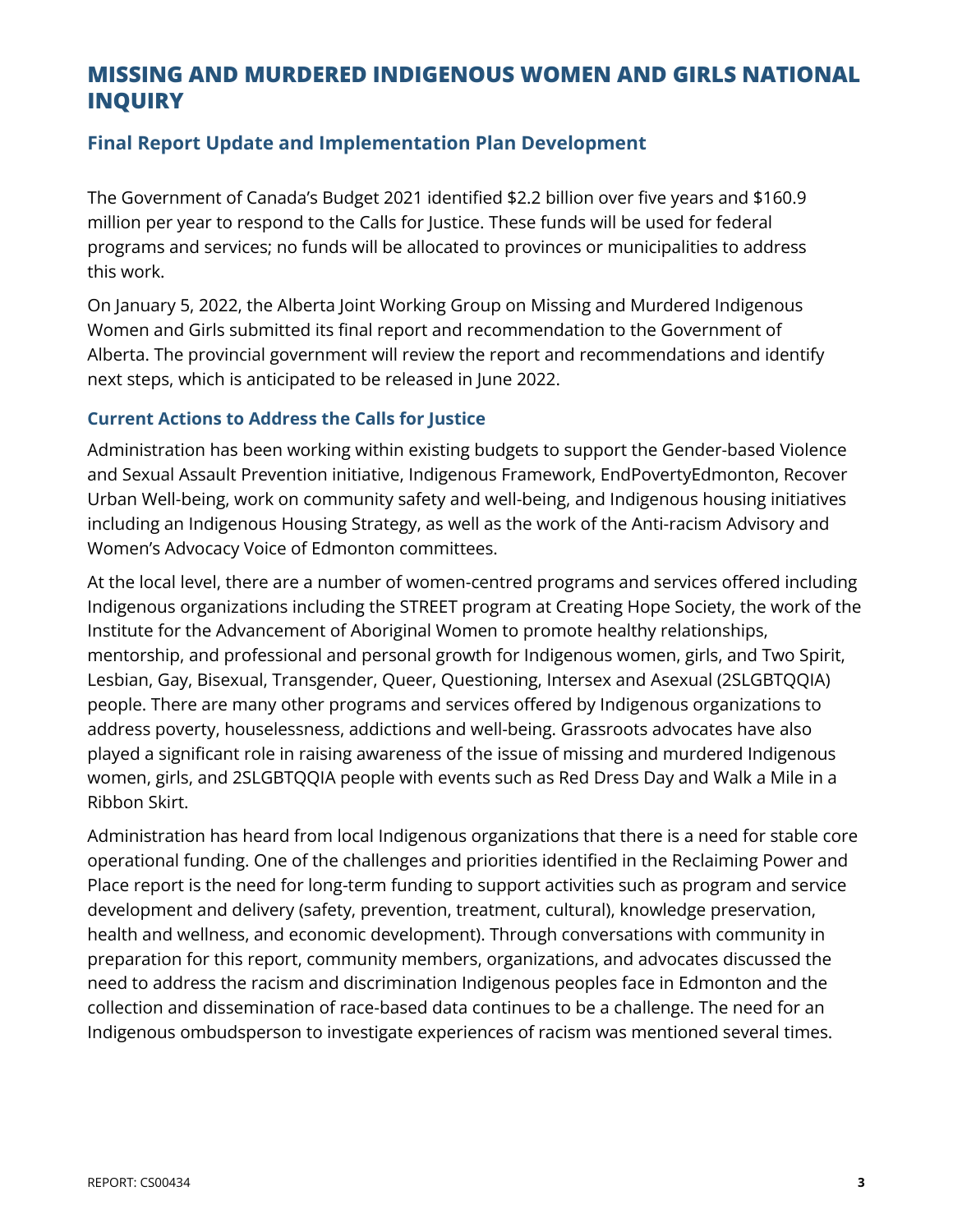### **Final Report Update and Implementation Plan Development**

#### **Next Steps**

Administration will continue collaborating with other orders of government, Edmonton Police Service, Indigenous governments, organizations, grassroot initiatives, and other institutional partners and communities regarding the implementation of the Calls for Justice as needed.

#### **Budget/Financial Implications**

Implementation of some of the Calls for Justice could result in financial implications to the City. Current operational budgets support efforts aligned with some of the Calls for Justice such as the Anti-racism Advisory Committee, Gender-based Violence and Sexual Assault Prevention initiative, Indigenous Framework, EndPovertyEdmonton, Recover Urban Well-being, and the City's commitment to community safety and well-being.

The City may receive funding requests from local Indigenous organizations to support efforts related to implementing the Calls for Justice.

### **COMMUNITY INSIGHT**

Administration engaged with community stakeholders between December 2021 to February 2022 to discuss: their involvement and/or response to the Calls for Justice, where their organizations might need City support, and to share the City's approach to the Calls for Justice. Stakeholders included Indigenous women-centered organizations, community leaders, organizers, and other organizations including representation from First Nations, Métis, Inuit, and 2SLGBTQIAA peoples in the Edmonton area. Administration also sought the guidance and support of Indigenous Matriarchal Elders and Knowledge Keepers on their experiences and understandings of this issue. These women have been instrumental in guiding the implementation of the Indigenous Framework. Their voices informed the actions and decisions by Administration, which prioritizes City efforts to commit to co-created solutions to ensure the safety and security of Indigenous peoples, especially women, girls, and 2SLGBTQQIA people.

The top priorities noted from these community conversations included:

- 1. Public education/training and awareness on missing and murdered Indigenous women, girls, and 2SLGBTQQIA people
- 2. Action on racism/hate crimes in Edmonton including an Indigenous ombudsperson
- 3. Fund Indigenous non-profit organizations to support delivery of infrastructure, housing, shelters, safe houses, wrap-around support services and program
- 4. Reclaim Indigenous knowledge, culture, language, and ceremonies

Discussion with these stakeholders and community members must be ongoing in all responses to the Calls for Justice in order to meaningfully create the desired changes in policies/programs.